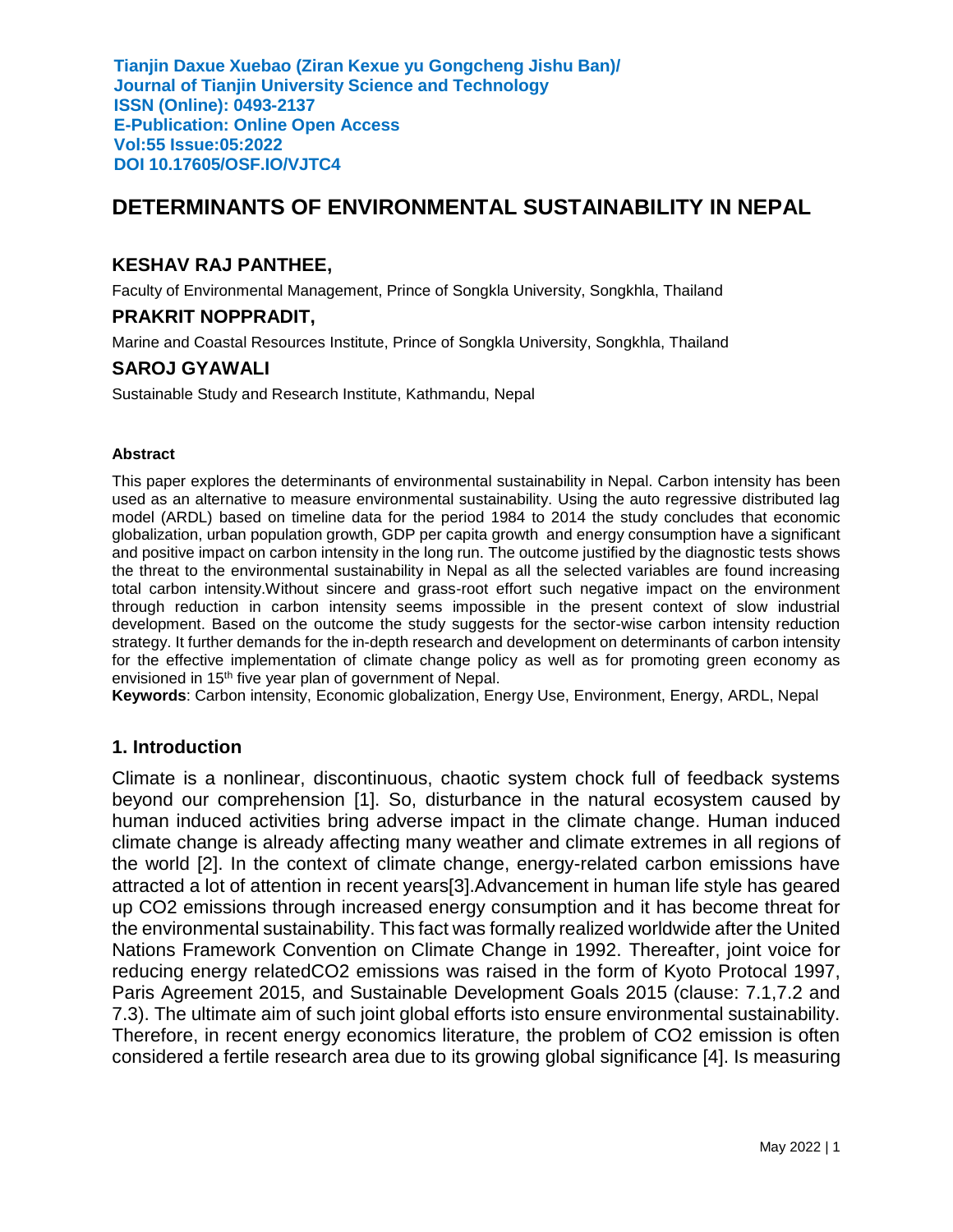total CO2 emission sufficient for tracking environmental sustainability? Obviously not. The scholars now a days have been using carbon intensity (CI) along with the CO2 emissions for measuring environmental sustainability. It is because CO2 emission reports only a total number which may not clearly indicate the carbon efficiency of the activities. However, CI generally tracks total carbon emissions divided by some activity and such CI measurements normalize environmental impact data against a business or performance (either for fast-growing or declining businesses) and allow for benchmarking and performance analyses[5].This indicator is helpful for tracking the achievement of carbon efficiency measures in the context of growing debate in international climate negotiations on the obligation to reduce greenhouse gas emissions between developing and developedeconomies [6].The previous studies also signify the growing importance of the carbon metric, carbon intensity [6-9].

Nepal, surrounded by the world's first and third most carbon polluters China and India[10], is facing the adverse impact of environmental degradation in recent years.CO2 emission as well as overall CO2 intensity (fig 1) is also in increasing trend. The average growth rate of carbon intensity(0.31)during past 30 year (table 1)indicates the need of prompt attempt for initiating sustainable environment measure. Urban Population growth rate and economic integration with the outer world is increasing threat to environmental sustainability via increased energy consumption. As said by Weng&Mokhtar [11] land clearances for farming, housing, highways and dams have caused negative environmental problems in Nepal along with increased urbanization and population growth. The real growth of CO2 emission has not been realized yet as the level of industrial growth is still low. The contribution of manufacturing industry to the economic growth rate is 5.33 percent in FY 2020/21 and average growth rate of primary, secondary and tertiary sector for past decade is only 3.07 %, 4.95% and 4.63 % respectively [12]. As per the new political structure, diversified economic activities along with the formation of province structure shows possibility for spurring industrial activities in the coming years. Increasing urban population, growth in theuse of different forms of energy has become threat for the environmental sustainability in Nepal. Disturbance in the schedule of rainfall, unexpected change in winter and summer temperatures have urged the policy makers for adopting sustainable environment measures.

In this context, the paper has attempted to study the determinants of CI, a proxy variable for environmental sustainability in Nepal. It aims to establish the linkage between environmental sustainability and other factors such as energy use, economic globalization index, urban population growth and GDP growth of Nepal. These determinants are selected realizing the fact that the carbon intensity in the economy is determined by the carbon intensity of each sector and their structure in the economy [12]. However, this study uses total carbon intensity. The issue of linking CO2 emissions with globalization has been one of the most debated issues since1970[13]. Similarly the impact of urban population growth, GDP growth and energy demand on CO2 emissions are also widely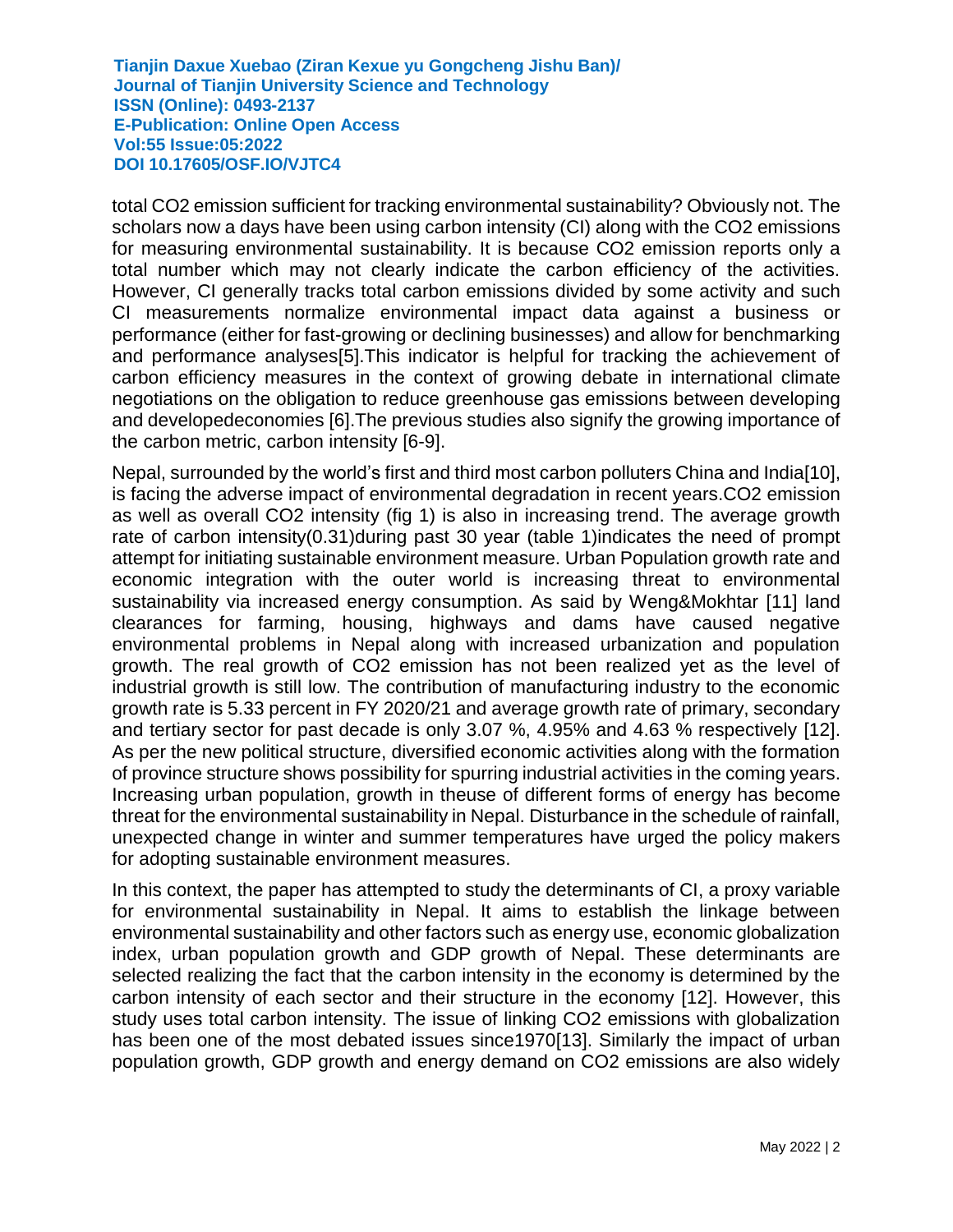discussed issues in the academic literatures since past two decades. As per the researchers knowledge this is a first paper studying on the determinants of CO2 intensity of Nepal including the variable economic integration (measured in terms of economic globalization index).Similarly, most of the available literature [4, 15-18] have explored the determinants of CO2. Very less literatures have used carbon intensity for testing the determinants of environmental sustainability. Hence, this paper will contribute to the carbon-intensity based literatures. In the context of nationally determined contribution (NDC) set forth by the government of Nepal under the Paris Agreement for the period 2021-2030 [19] this paper will give some insights regarding the significance of measuring carbon intensity for environmental sustainability and its major determinants.

#### **2. A Review of relevant literature**

Majority of the literatures based on the study of single country or multi country case have linked CO2 emission with several socio-economic and political factors. Balogh and Jambor[18] examined economic growth, tourist arrivals, energy use, trade, foreign direct investment, industrial structure and agriculture as the major global determinants of carbon dioxide emissions by using GMM models. Based on the 24 years data from124 countries the study found a positive role of renewable energy and nuclear power in reducing CO2 emissions. Size of industrial sector, agricultural land productivity, tourist arrival and use of coal had significant positive impact on pollution. Using the same GMM method Bae et al.[20] examined the determinants of CO2 emission in 15 post- Soveit Union independent countries. The study established both the direct and indirect impact of GDP and corruption on CO2 emission. But economic freedom and political democracy showed indirect effect on CO2 emission.

In the South Asian countries Bangladesh, India, Nepal and Sri Lanka, Alam[15] showed that agricultural value added to GDP has a significant negative impact on CO2 emission. Similarly, industrial and service value added in the GDP has a significant positive impact on CO2 emission. By rejecting the application of environment Kuznet curve the study showed the statistically significant positive correlation between import, export, fossil fuel energy consumption, electricity power consumption, energy use, energy production and CO2 emission. The study was based on a simple regression model using the data from the period 1972 to 2010. By the use of autoregressive distributed lag model Nain et al.[4] showed the existence of long-term relationship between energy consumption, GDP and CO2 in India during 1971 to 2011. The study was based on disaggregated causal analysis.

Bastola&Sapkota[21] showed a long-term relationship between energy consumption, economic growth and pollution emission in Nepal by using Johansen co-integration and ARDL bound test for the period 1980 to 2011. By using Granger causality test they showed long run bidirectional causality between carbon emission and energy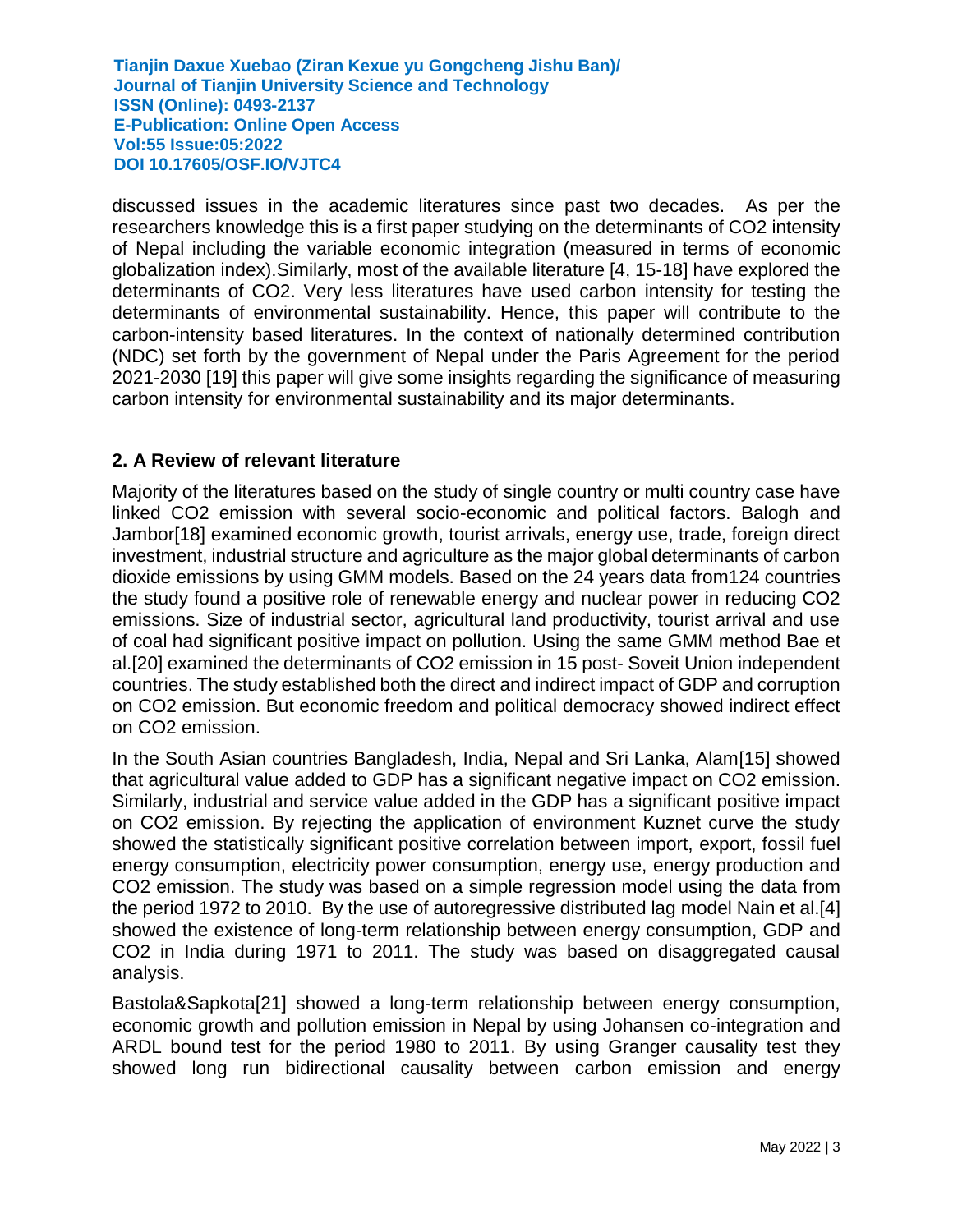consumption. However, a unidirectional causality running from economic growth to both energy consumption and carbon emission was observed. It means economic growth in Nepal during the study period seems to be causing more energy consumption and carbon emissions. Sharma et al. [17] examined the link between aid, remittance, growth, and carbon emission in Nepal using annual data from 1971 to 2013. They found that higher foreign aid and remittances lower CO2 emissions in the long run. However, financial development and higher income (per capita GDP) increase CO2 emission.

In Pakistan, Mansoor & Sultana[16] found increase in CO2 emission resulting from energy demand and population growth in long run. However, the negative relation between CO2 emission and GDP was confirmed in long run. The study was based on ARDL bounds testing over the period 1975-2016. Yuping et al.[22] studied the determinants of carbon emissions in Argentina during the period 1970 to 2018. They used the Maki co-integration tool and discovered the long-term relationship between globalization, carbon-dioxide emissions, renewable and non-renewable energy consumption and economic growth. The elasticity estimates from the ARDL model showed renewable energy consumption and globalization as major factors that reduce carbon emissions in the short and long run. However, in the long run,non-renewable energy and globalization were found jointly boosting carbon emission.

Shahbaz et al. [14] tested the dynamic relationship between carbon dioxide emissions and globalization between the 87 low, middle and high income countries. Of the 30 high income countries, 50.3 % showed positive and significant correlation and 43.3 % showed negative and significant correlation between CO2 emissions and globalization. Out of 48 middle income countries globalization in 36 countries (75%) show positive correlation and 6 countries (12.5%) have negative and insignificant relation with CO2 emissions. Out of 9 low income countries the average carbon emission was found positive in 5 countries (55.5%) and negative and significant correlation between CO2 emissions and globalization was found for 3 countries (33.3%). Positive and highly significant correlation between the selected variables was found for Nepal. U-shaped relation between environmental degradation and globalization was confirmed for only 8 % countries. The study covered the period 1970 to 2012.

Begum et al. [23] studied the dynamic impact of CO2 emissions, population growth and energy consumption on CO2 emissions in Malaysia during the period 1970 to 2009. The study confirmed the long term positive impact of per capita GDPand per capita energy consumption on per capita carbon emissions. The result showed no any significant impact of population growth rate on per capita CO2 emissions. The study used ARDL bounds test, dynamic ordinary least squared method and the Sasabuchi-Lind-Mehlum U tests. However, a review study by Liddle[24] justified a positive relation between urbanization and carbon emissions. But population density was found associated with lower carbon emissions.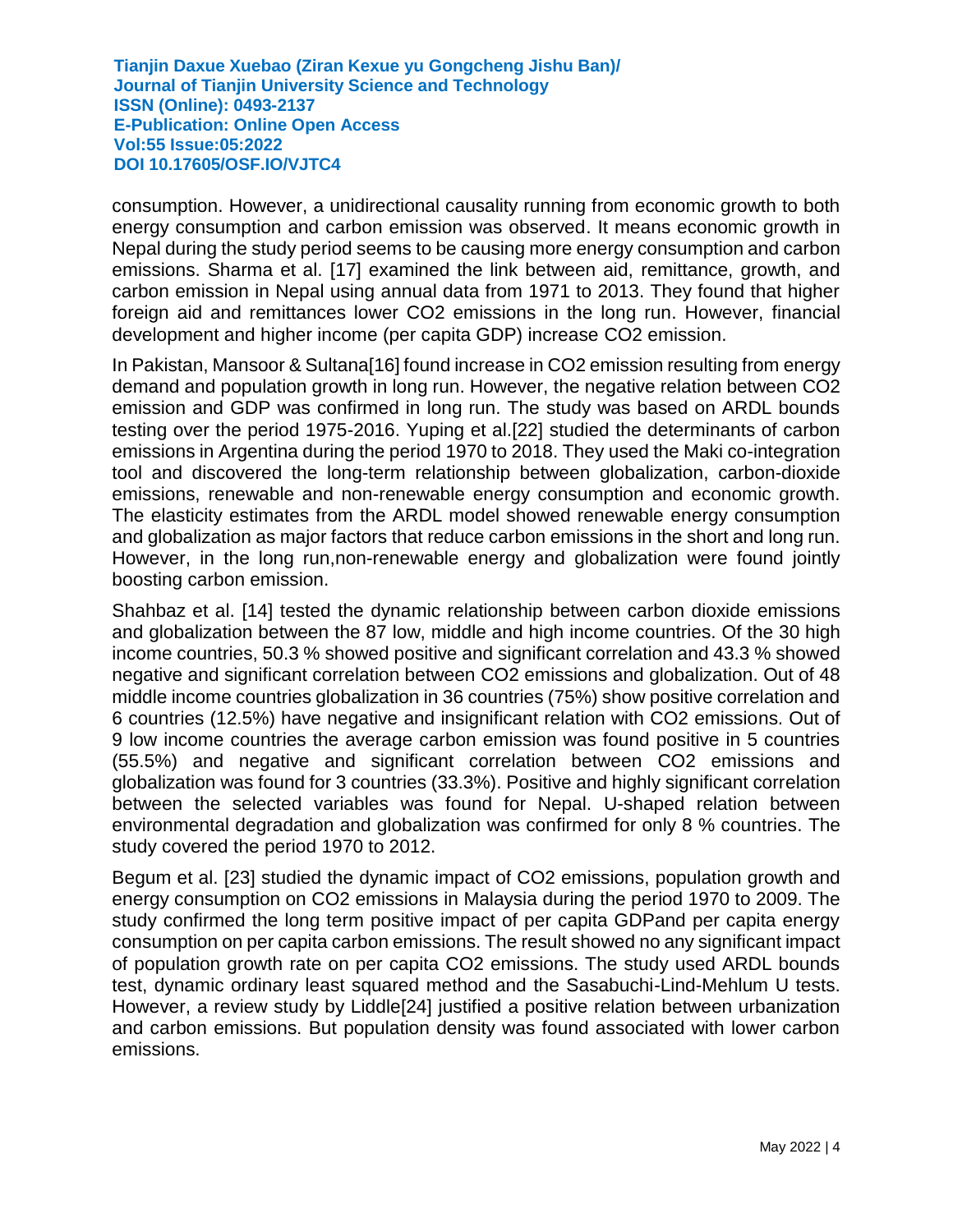Ssali et al. [25] studied the effect of economic growth, energy use and population growth on carbon emissions in sub Saharan Africa for the period 1990-2014. By the use of the vector error correction model and fully modified ordinary least Square method they showed a positive and significant influence of energy use and population growth on CO2 concentration. But economic growth had insignificant impact on CO2 emissions.

The link between CO2 intensity and other influencing variables is studied only by few scholars. Fan et al. [6] measured the impact of international trade on carbon emission intensity using a multiregional input-output model. Based on the study of 14 major economies for the period 1995 to 2009 they found that developing and transition economies had 3.5 times more export carbon intensity than import carbon intensity. Bashir et al. [8] studied the role of export diversification for carbon intensity and energy intensity (proxy for energy efficiency) in 29 OECD countries by taking data from 1990 to 2015. The empirical findings showed that diversification in export portfolio and trade relations help to improve energy efficiency in OECD countries. The study further showed asignificant and negative impact of economic growth and trade openness on carbon intensity. Similarly, impact of urbanization on carbon intensity was found negative. The findings was derived by the use of System GMM and difference GMM. Among the single country scenario, Guan et al. [13] studied the determinants of changing sectoral carbon intensity in 30 provinces of China for the period 2002 to 2009. The study found sectoral level carbon efficiency only in two richest coastal provinces. They further showed that carbonizing production structure improved carbon efficiency irrespective of the growth of the production, even by ten folds in the production of heavy machinery.

#### **3. Methodology**

This section includes the description of the model and econometric technique of testing it. On the basis of above sections we have mainly focused on identifying the determinants of carbon intensity. For this purpose, following model have been developed.

CI<sup>t</sup> = f (Euset, Eglobt, Upopgt, GDPgt)……………(i)

Where,

 $Cl<sub>t</sub> = Carbon$  intensity

 $E$ uset = Energy use

Eglobt = Economic globalization index

Upopgt= Urban population growth

GDPgt = Per capita GDP growth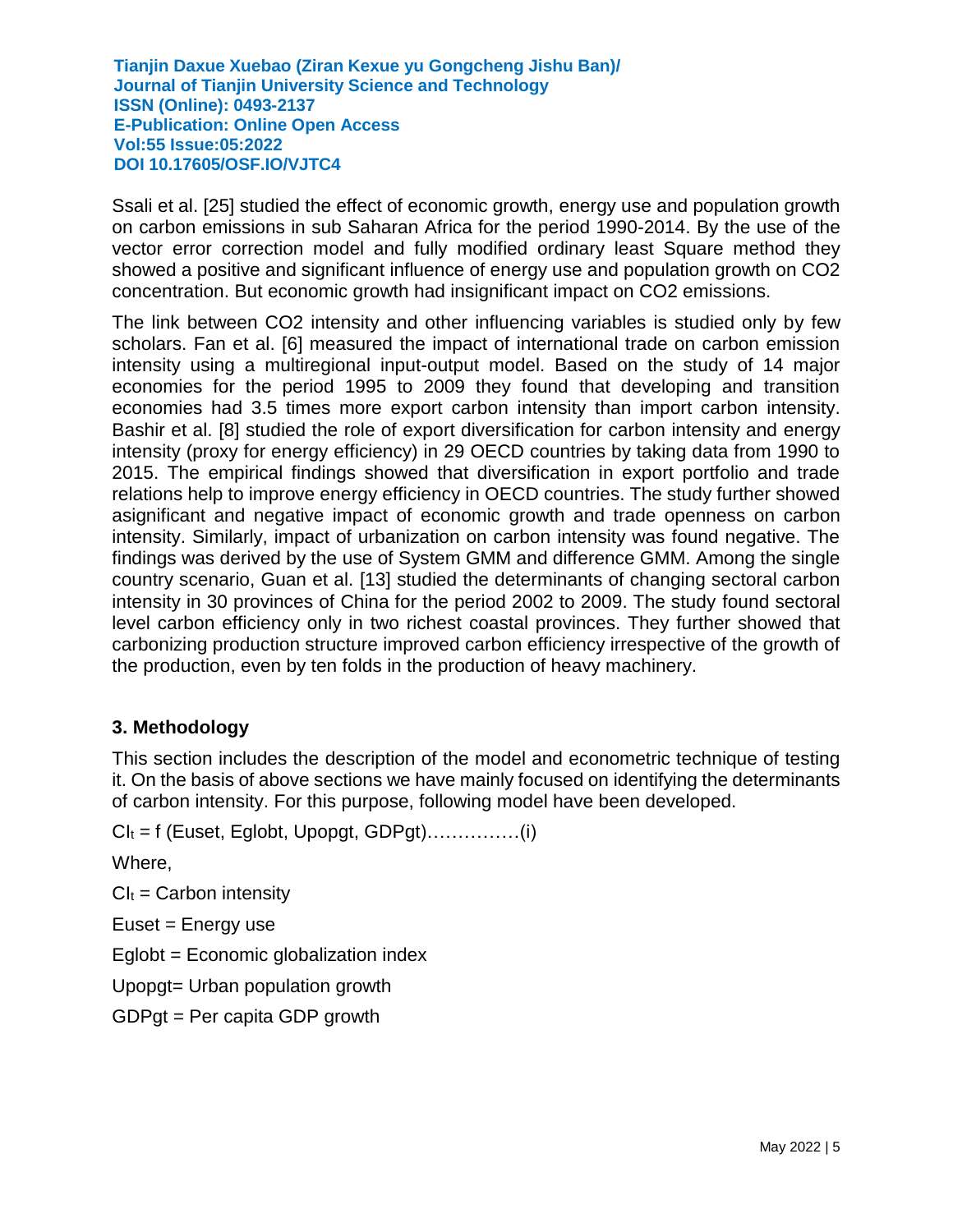All the variables in model (i) are transformed into following logarithmic form:

 $InCl<sub>t</sub> = \alpha + \beta_0 InEuse<sub>t</sub> + \beta_1 In Eglob<sub>t</sub> + \beta_2 InUpopg<sub>t</sub> + \beta_3 InGDPg<sub>t</sub> + \varepsilon.$ ...(ii)

# **3.1 Econometric Technique**

We begin by examining time series properties of the selected variables and find the order of integration. For this, we use Augmented Dickey Fuller (ADF) and Phillipps-Perron (P-P) tests. Based on the order of integration, we select the appropriate method to find existence of co-integration among the variables. Modeling time series in order to keep their long-run information intact can be done through cointegration[26]. The presence of co-integration estimates indicates the existence of a long-run relationship between the variables [27].The integration order of our variables are different. So, instead of using the usual co-integration techniques developed by Engle and Granger [28] and Johansen and Juselius [29] which are only valid in cases with the same order of integration (Nepal & Paija, [30] we have used ARDL technique developed by Pesaran et al. [31]. The ARDL technique is more authentic in small samples and avoids endogeneity problems and helps to estimate coefficients in the long run (Ahmed and Long, [32]). It supports variables irrespective of integration order:I (0), I (1) or a combination of both. After confirmation of the long-run relationship through the ARDL bound test, we present the model results and further perform diagnostic and stability tests to verify the strength and stability of the selected ARDL model.

# **3.2 Data**

The empirical part is designed as per the availability of data on carbon intensity and other needy variables for the selected model. Data on carbon intensity (kg per kg of oil equivalent energy), energy use (kg of oil equivalent per capita), urban population growth (annual %), per capita GDP growth (annual %) are sourced from world development indicators of the World Bank. The Economic globalization index is extracted from KOFGlobalisation Index [33]. This index includes both the trade and financial globalization of the country.The study covers the time frame of 1984 to 2014.

Table 1 shows the descriptive statistics in level form. The mean of carbon intensity, energy use, per capita GDP growth, economic globalization index, and urban population growth is 0.32 kg per kg of oil equivalent energy, 336.89 kg of oil equivalent per capita, 4.69 %, 24.07 and 4.80% respectively. The value of the Jarque-Bera (J-B) test indicates that the variables under study are normally distributed.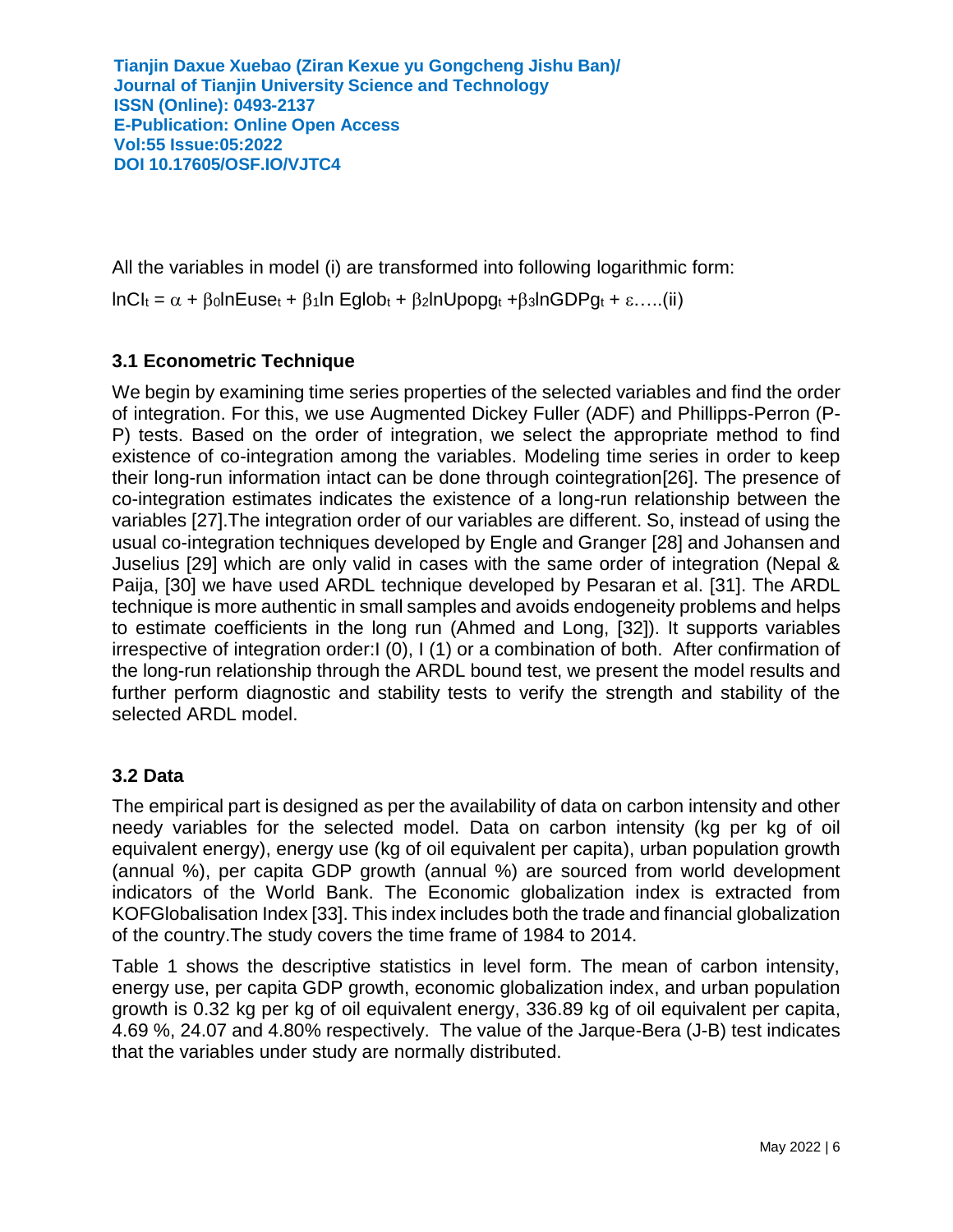| Variables       | CI     | <b>EUSE</b> | <b>GDPG</b> | <b>EGLOB</b> | <b>UPOPG</b> |
|-----------------|--------|-------------|-------------|--------------|--------------|
| Mean            | 0.3127 | 336.8867    | 4.6909      | 24.0660      | 4.7988       |
| Median          | 0.3087 | 326.6779    | 4.5331      | 25.8100      | 5.8621       |
| Maximum         | 0.6099 | 434.4645    | 9.6811      | 31.0102      | 6.9946       |
| Minimum         | 0.1331 | 301.6274    | 0.1201      | 12.9619      | 1.7558       |
| Std. Dev.       | 0.1323 | 35.5192     | 1.8420      | 4.8530       | 1.8010       |
| <b>Skewness</b> | 0.5776 | 1.0536      | 0.3897      | $-0.5952$    | $-0.4049$    |
| Kurtosis        | 2.6685 | 3.4527      | 4.2526      | 2.3466       | 1.5503       |
| J-B test        | 1.8658 | 6.0001      | 2.8114      | 2.3821       | 3.5616       |
| P-value         | 0.3934 | 0.0498      | 0.2452      | 0.3039       | 0.1685       |

#### **Table 1: Descriptive Statistics**

Time series plots of above mentioned variables are shown in fig. 1. Carbon intensity, energy use and economic globalization index are in increasing trend. Per capita GDP growth is fluctuating around the constant mean and urban population growth is in declining trend during the study period.

#### **Fig 1: Data Series**



#### **4. Estimation and Results**

This section includes the results of unit root tests and ARDL estimations. Table 2shows that two variables are stationary at the level and three variables are stationary at first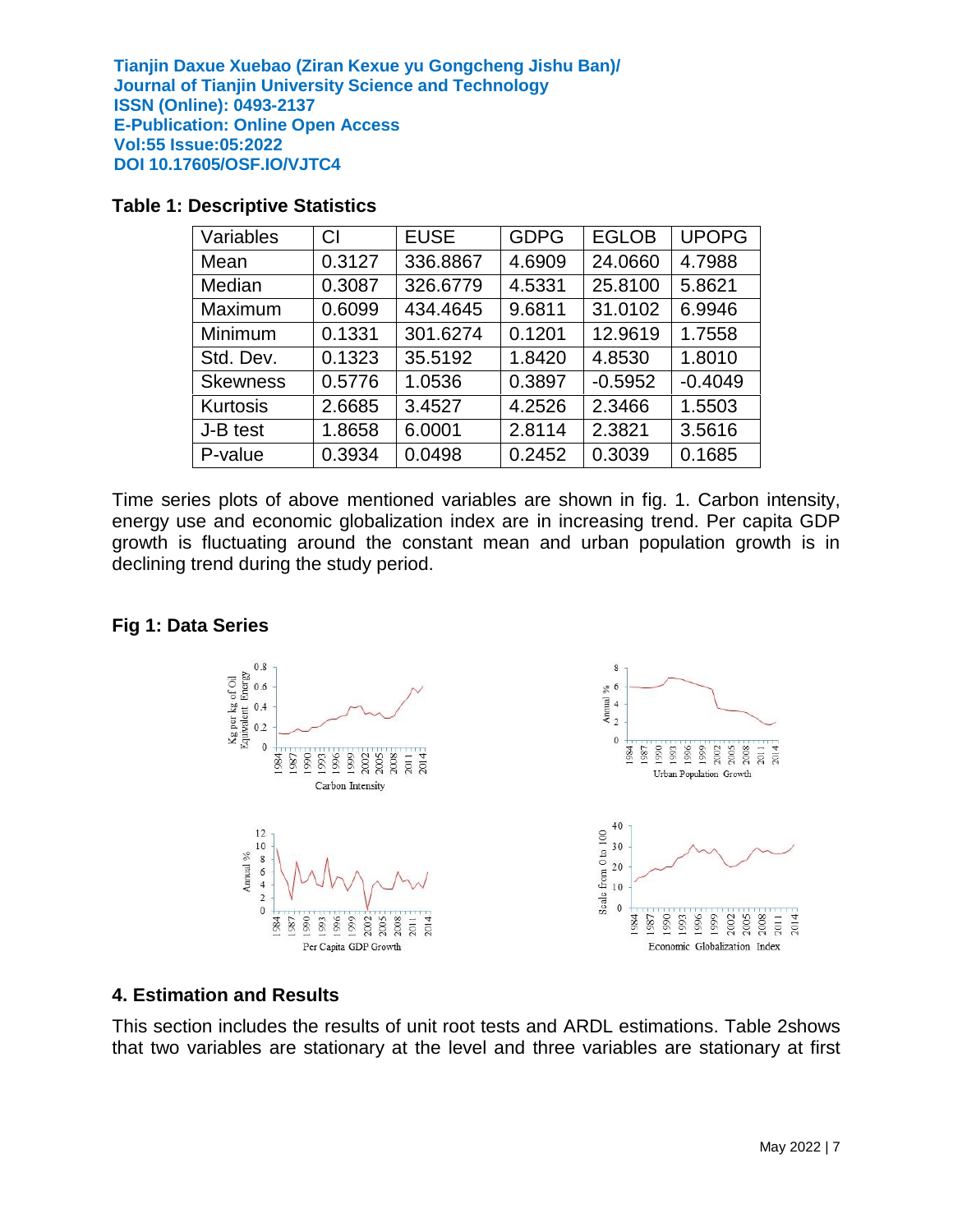difference. I (0) and I (1) level of integration of the variables allow us to employ ARDL model.



### **Table 2: Augmented Dicky Fuller (ADF) and Phillips Perron (P-P) unit root test**

|            |                     | <b>InCI</b> | <b>InGDPG</b> | <b>InEGLOB</b> | <b>InEuse</b> | <b>InUPOPG</b> |  |
|------------|---------------------|-------------|---------------|----------------|---------------|----------------|--|
| At Level   |                     |             |               |                |               |                |  |
|            | Intercept           | $-0.6225$   | $-5.6843***$  | $-2.7125*$     | 1.8174        | 0.5651         |  |
| <b>ADF</b> | Intercept           |             |               |                |               |                |  |
|            | and                 |             |               |                |               |                |  |
|            | Trend               | $-2.3811$   | -5.6036***    | $-2.6808$      | $-1.0372$     | $-1.6376$      |  |
|            | Intercept           | $-0.6002$   | $-5.6910***$  | $-2.6690*$     | 3.3225        | 0.5651         |  |
| $P-P$      | Intercept           |             |               |                |               |                |  |
|            | and                 |             |               |                |               |                |  |
|            | Trend               | $-1.8235$   | $-5.6354***$  | $-2.4817$      | $-0.5789$     | $-1.6606$      |  |
|            | At First Difference |             |               |                |               |                |  |
|            |                     |             |               |                |               |                |  |
|            | Intercept           | 5.5714***   | $-5.8843***$  | 5.6354***      | 5.8987***     | 3.8748***      |  |
| ADF        | Intercept           |             |               |                |               |                |  |
|            | and                 |             |               |                |               |                |  |
|            | Trend               | 5.4712***   | $-5.7445***$  | 9.1649***      | 7.0294***     | $-4.0219**$    |  |
|            |                     |             |               |                |               |                |  |
|            | Intercept           | 5.5667***   | 21.4793***    | 4.5075***      | 5.8995***     | 3.8720***      |  |
| $P-P$      | Intercept           |             |               |                |               |                |  |
|            | and                 |             |               |                |               |                |  |
|            | Trend               | 5.4706***   | 25.3949***    | 4.4461***      | 7.2677***     | $-3.8011**$    |  |

Note: \*, \*\* and \*\*\* indicates 1%, 5% and 10% level of significance respectively. The best ARDL model for equation (ii) is selected based onthe AIC model selection criteria table. The top 5 ARDL models as per the AIC criterion are presented in table 3.The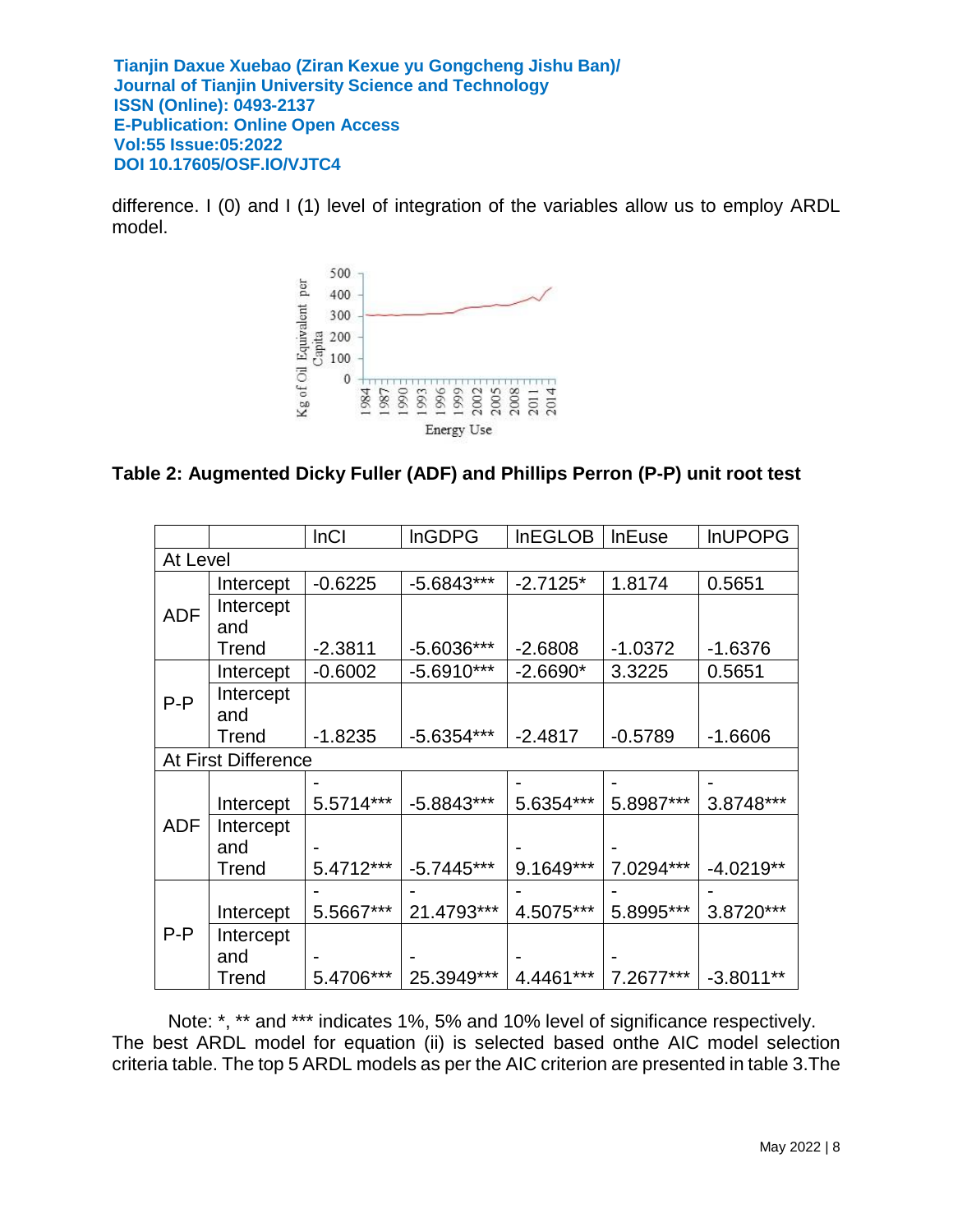best model having the lowest AIC criterion is ARDL (1,0,1,0,2). The output of the selected ARDL model is presented in Appendix A.

| Model | LogL    | AIC.      |        | Adj. R-sq Specification |
|-------|---------|-----------|--------|-------------------------|
|       | 32.0138 | $-1.5872$ | 0.9433 | ARDL(1, 0, 1, 0, 2)     |
| 2     | 32.9325 | $-1.5816$ | 0.9440 | ARDL(1, 0, 2, 0, 2)     |
| IЗ    | 30.5334 | $-1.5540$ | 0.9402 | ARDL(1, 0, 0, 0, 2)     |
| 4     | 32.3040 | $-1.5382$ | 0.9415 | ARDL(1, 0, 1, 1, 2)     |
| 5     | 29.2567 | $-1.5349$ | 0.9377 | ARDL(1, 0, 0, 0, 1)     |

#### **Table 3: ARDL Model Selection Criteria**

Table 4 shows the F-bound test where at all levels of significance, the calculated value of F-statistics (4.47) is greater than I(0) and I (1) bound values. This fulfills the required condition for the existence of a long-run relationship among the variables. Now, we further move to find the long-run relation of the dependent variable with selected independent variables.

#### **Table 4: ARDL Bound Test for co-integration**

| Test             |       |                 |       |                    |
|------------------|-------|-----------------|-------|--------------------|
| <b>Statistic</b> | Value | $Signif.  (0) $ |       |                    |
|                  |       |                 |       | Asymptotic: n=1000 |
| F-statistic 4.47 |       | 10%             | 2.2   | l3.09              |
| Κ                |       | 5%              | 2.56  | 3.49               |
|                  |       | 1%              | l3.29 | 4.37               |

Table 5 shows the long-run coefficients of the selected determinants of carbon intensity.

As shown in table 5,all the independent variables of the model have positive and significant impact

#### **Table 5: Long Run Relationship of the Model**

| Variable      | Coefficient Std. Error t-Statistic Prob. |        |           |             |
|---------------|------------------------------------------|--------|-----------|-------------|
| InEGI         | 0.7736                                   | 0.2894 | 2.6732    | $0.0146**$  |
| <b>InEUSE</b> | 5.9110                                   | 1.6065 | 3.6794    | $0.0015***$ |
| InGDPG        | 0.2008                                   | 0.1056 | 1.9022    | $0.0716*$   |
| <b>InUPG</b>  | 0.8199                                   | 0.3152 | 2.6014    | $0.0171**$  |
| С             | -39.5578                                 | 9.3640 | $-4.2244$ | 0.0004      |

Note: \*, \*\* and \*\*\* indicates 1%, 5% and 10% level of significance respectively.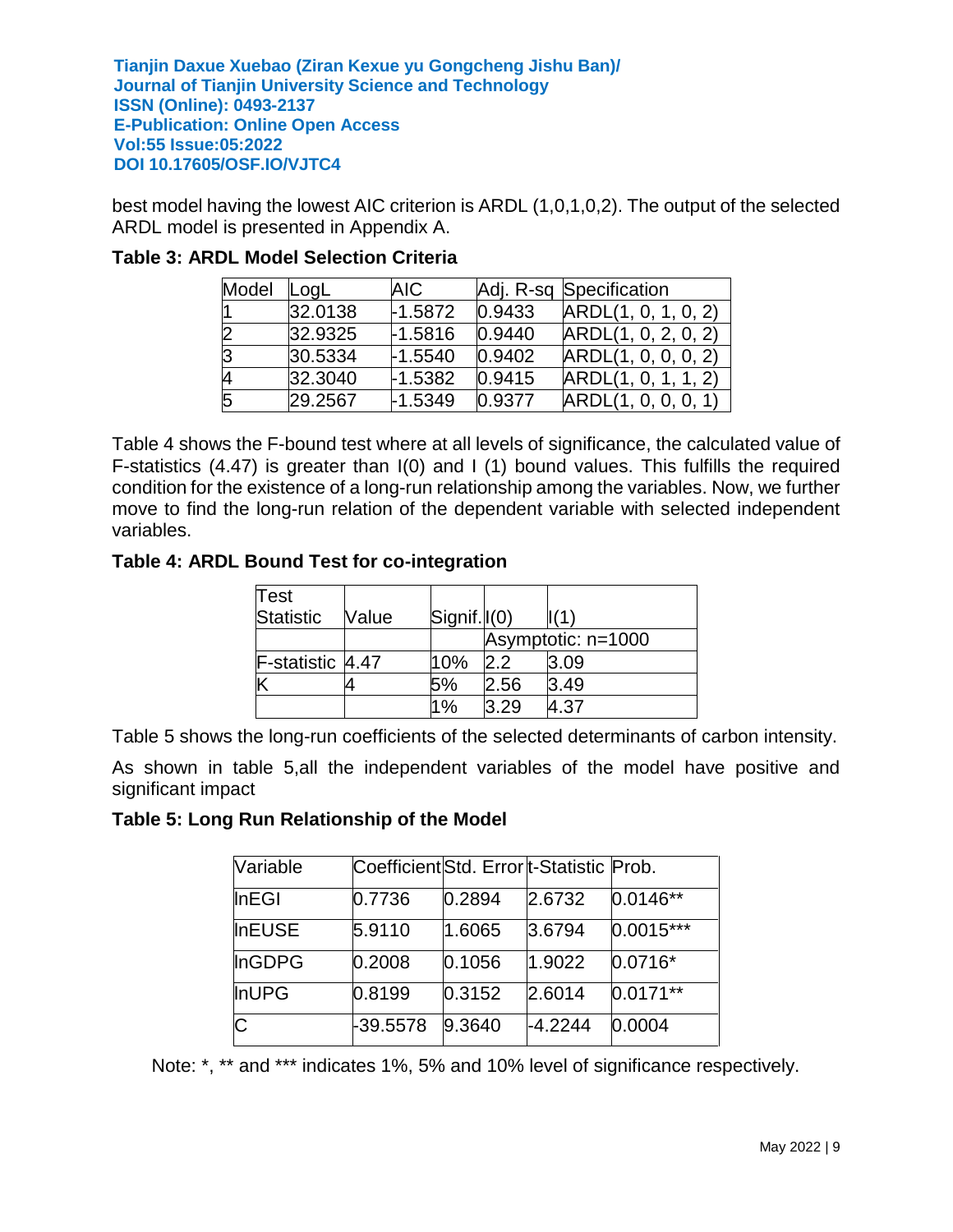on carbon intensity in the long run. lnEUSE has positive and highly significant impact on carbon intensity (CI). The result is as expected because for the country at developing stage, there is room for growth in business and industrial activities and thus increase in energy consumption. This also indicates the inefficient use of energy products and lack of energy efficiency practices in Nepal. This fact is realized by the government of Nepal in its Energy Efficiency Strategy 2018 [34]. Though the use renewable energy is in increasing trend yet it is insufficient to offset the adverse impact of non-renewable energy.

Economic globalization index and urban population growth rate havea significant and positive impact on carbon intensity at 5 percent level of significance. It contradicts with the findings of Bashir et al. [8].As Nepal is still at the growing phase, greater economic integration has led to increasing import of capital and energy products resulting increase in CI. GDP per capita growth also has significant and positive impact on CI. These outcomes can further be justified based on the findings of Ssali et al. [25], Shahbaz et al. [14], Begum et al. [23] and Sharma et al. [17].

| <b>Variable</b> | Coefficient Std. Error  t-Statistic   Prob. |        |           |        |
|-----------------|---------------------------------------------|--------|-----------|--------|
| D(LnEUSE)       | 1.2507                                      | 0.6227 | 2.0085    | 0.0583 |
| D(LnUPGR)       | $-0.4294$                                   | 0.1931 | $-2.2237$ | 0.0379 |
| $D(LnUPGR(-1))$ | $-0.4304$                                   | 0.1783 | $-2.4134$ | 0.0255 |
| CointEq(-1)*    | $-0.4749$                                   | 0.0820 | $-5.7921$ | 0.0000 |

**Table 6: ARDL Error Correction Regression**

\* p-value incompatible with t-Bounds distribution.

The negative (-0.4749) and significant error correction coefficient shown in table 6 further supports the cointegartion of the dependent variable (carbon intensity) with its regressors. It further implies that carbon intensity readjusts to long run equilibrium at the speed of 47%. Among the selected regressors in the model, only energy consumption and urban population growth rate have significant short run impact on the carbon intensity.

# **4.1 Diagnostic Test**

Table 7 shows the residual diagnostic test of the selected model. The probability values of normality test, serial correlation test and heteroskedasticity test justify the consistency and efficiency of the model. Similarly, cumulative sum of recursive residuals (CUSUSM) test and the cumulative sum of squares of recursive residuals (CUSUMQ) test are shown in figure 2. CUSUM and CUSUM of Squares lines that lie within the boundries indicated by two dotted line are significant at 5 percent. It further justifies the stability and reliability of the model used in this study.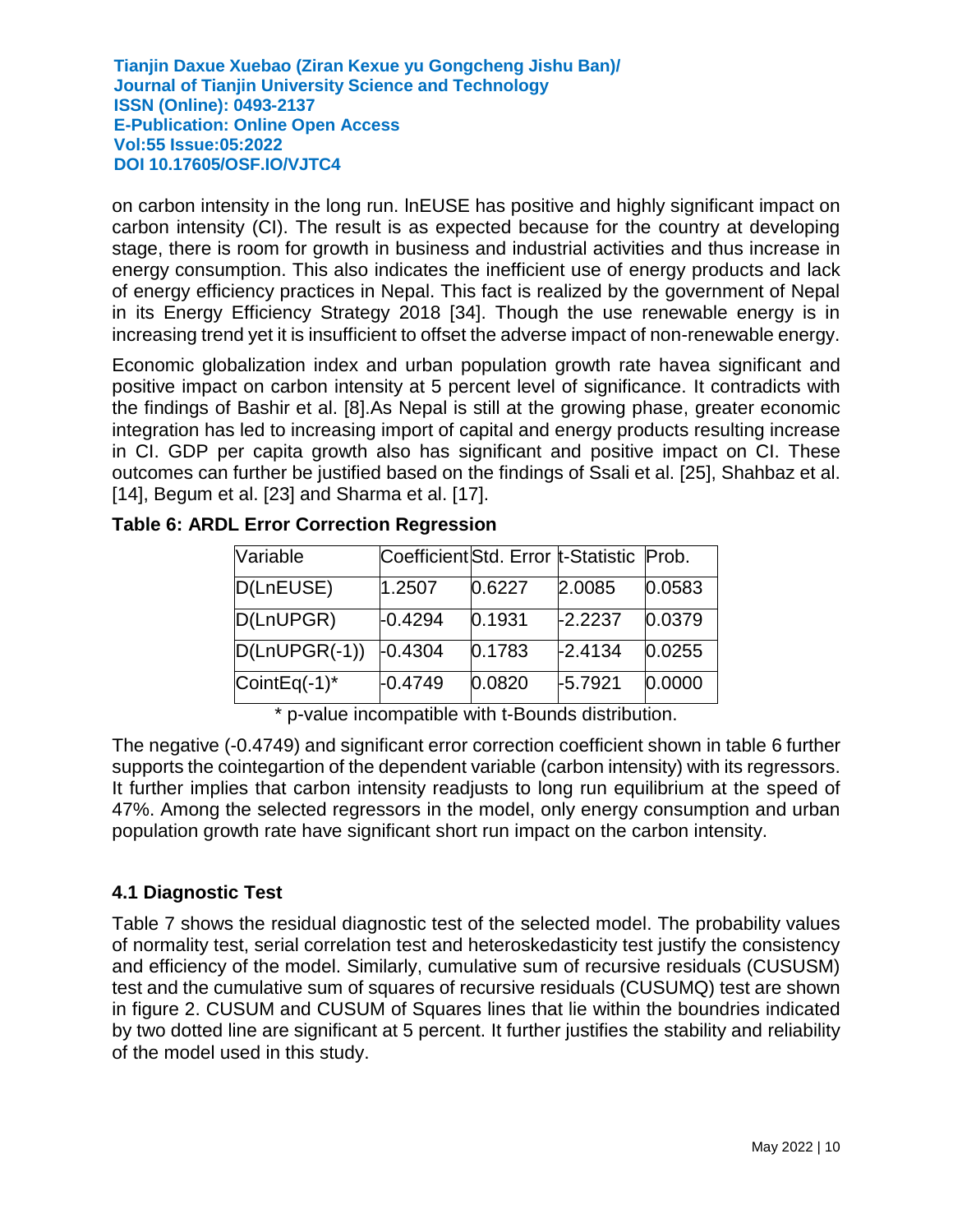#### **Table 7: Results of Diagnostic Test**

| Diagnostic Test                      | Method                                   | $\sf Test$<br>statistics | Prob.  |
|--------------------------------------|------------------------------------------|--------------------------|--------|
| Normality                            | Jarque-Bera                              | 0.6227                   | 0.0583 |
| Serial Correlation   Breusch-Godfrey |                                          | 0.0368                   | 0.9427 |
|                                      | Heteroskedasticity Breusch-Pagan-Godfrey | 0.6215                   | 0.6777 |



Fig 2: CUSOM and CUSUM Q Stability Test

#### **Conclusion**

This study examined the determinants of environmental sustainability in Nepal by using the ARDL model. Carbon intensity has been used as a proxy for measuring environmental sustainability. The major finding of the study is that energy consumption has a positive and highly significant impact on carbon intensity. One percent increase in energy consumption leads to 5.91 percent increase in carbon intensity. This fact demands strong policy intervention for the sustainable environment through reducing carbon intensity.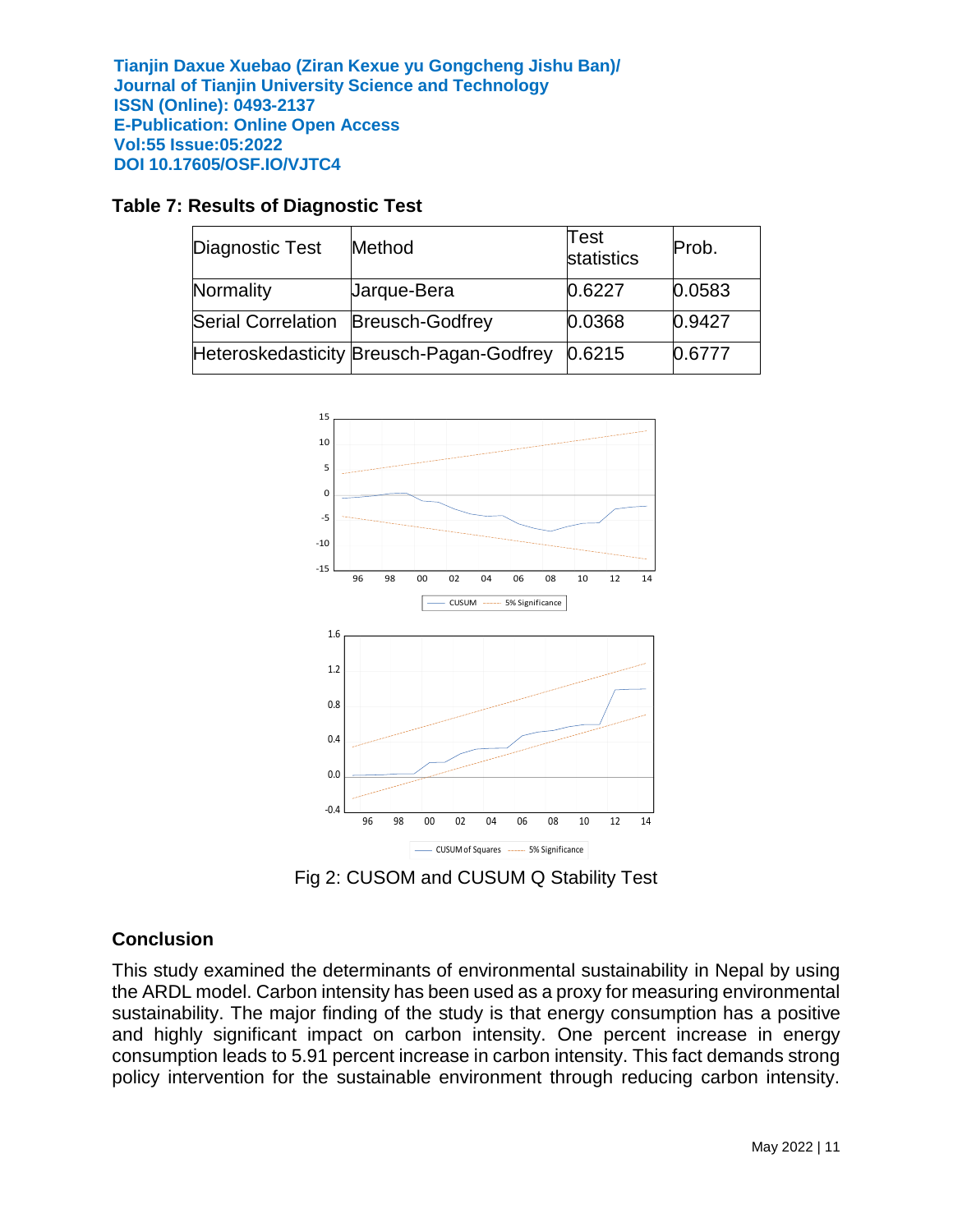Likewise, economic integration, urban population growth rate and GDP growth rate also have a significant impact on carbon intensity in the long run. However, energy consumption and urban population growth rate only have a significant influence on carbon intensity in the short run. So, for a sustainable environment in Nepal, key focus has to be given for minimizing carbon intensity resulting from energy consumption, economic globalization, GDP growth rate and urban population growth. Similarly, energy conservation, development of alternative energy sources and improved energy efficiency are needed to stabilize climate change [35]. By realizing the impact of carbon emission on sustainable growth and development, Nepalese government should focus on carbon intensity reduction strategy to promote green economy as envisioned in 15<sup>th</sup> five year plan as well as for the effective implementation of energy efficiency strategy 2018 and climate change policy 2019. The study further shows the need of in-depth study on sector wise determinants of carbon intensity.

#### **References**

- 1. Nersesian RL. Energy economics: markets, history and policy. Routledge; 2016 Mar 2.
- 2. Eyring V, Gillett NP, Achutarao K, Barimalala R, Barreiro M, Bellouin N, Cassou C, Durack P, Kosaka Y, McGregor S, Min SK. Climate Change 2021: The Physical Science Basis. Contribution of Working Group14 I to the Sixth Assessment Report of the Intergovernmental Panel on Climate Change; Chapter Three; Human influence on the climate system.
- 3. Meng J, Liu J, Guo S, Huang Y, Tao S. The impact of domestic and foreign trade on energy-related PM emissions in Beijing. Applied energy. 2016 Dec 15;184:853-62.
- 4. Nain MZ, Ahmad W, Kamaiah B. Economic growth, energy consumption and CO2 emissions in India: a disaggregated causal analysis. International Journal of Sustainable Energy. 2017 Sep 14;36(8):807- 24.
- 5. Miguel J, Scott M. Can Carbon Intensity Metrics Help Achieve Net Carbon Reductions? [Internet]. June 2021 [cited 2022 Feb 15]. Available from: [https://faculty.engineering.ucdavis.edu/jaller/wp](https://faculty.engineering.ucdavis.edu/jaller/wp-content/uploads/sites/298/2021/06/92021-Jaller-and-Matthews-Can-Carbon-Intensity-Metrics-Help-Achieve-Net-Carbon-Reductions.pdf)[content/uploads/sites/298/2021/06/92021-Jaller-and-Matthews-Can-Carbon-Intensity-Metrics-Help-](https://faculty.engineering.ucdavis.edu/jaller/wp-content/uploads/sites/298/2021/06/92021-Jaller-and-Matthews-Can-Carbon-Intensity-Metrics-Help-Achieve-Net-Carbon-Reductions.pdf)[Achieve-Net-Carbon-Reductions.pdf](https://faculty.engineering.ucdavis.edu/jaller/wp-content/uploads/sites/298/2021/06/92021-Jaller-and-Matthews-Can-Carbon-Intensity-Metrics-Help-Achieve-Net-Carbon-Reductions.pdf)
- 6. Fan JL, Zhang X, Wang JD, Wang Q. Measuring the impacts of international trade on carbon emissions intensity: A global value chain perspective. Emerging Markets Finance and Trade. 2021 Mar 16;57(4):972-88.
- 7. Andersson FN, Karpestam P. CO2 emissions and economic activity: Short-and long-run economic determinants of scale, energy intensity and carbon intensity. Energy Policy. 2013 Oct 1;61:1285-94.
- 8. Bashir MA, Sheng B, Doğan B, Sarwar S, Shahzad U. Export product diversification and energy efficiency: Empirical evidence from OECD countries. Structural Change and Economic Dynamics. 2020 Dec 1;55:232-43.
- 9. Juntueng S, Chiarakorn S, Towprayoon S. CO2 intensity and energy intensity of Iron and Steel production in Thailand. Environment and Natural Resources Journal. 2012;10(2):50-7.
- 10. Climate trade. Which countries are the world's biggest carbon polluters? Available from [:https://climatetrade.com/which-countries-are-the-worlds-biggest-carbon-polluters/](https://climatetrade.com/which-countries-are-the-worlds-biggest-carbon-polluters/)
- 11. Weng TK, Mokhtar MB. Emerging issues towards sustainable river basin management in Cameron Highlands, Malaysia. Environment and Natural Resources Journal. 2011;9(2):58-6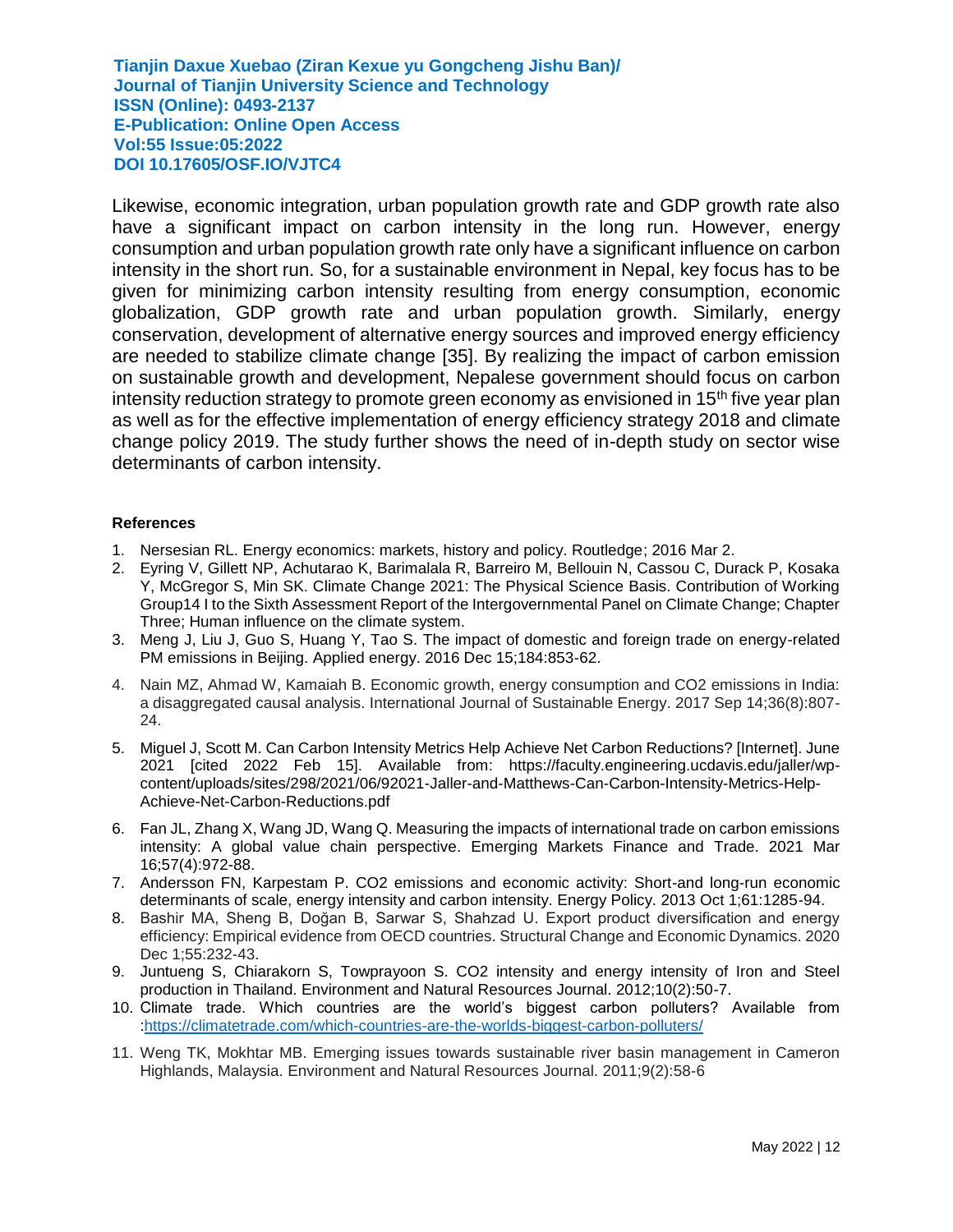- 12. Ministry of Finance (NP). Economic Survey 2020/21. May 2021.
- 13. Guan D, Klasen S, Hubacek K, Feng K, Liu Z, He K, Geng Y, Zhang Q. Determinants of stagnating carbon intensity in China. Nature Climate Change. 2014 Nov;4(11):1017-23.
- 14. Shahbaz M, Mahalik MK, Shahzad SJ, Hammoudeh S. Testing the globalization-driven carbon emissions hypothesis: international evidence. International Economics. 2019 Aug 1;158:25-38.
- 15. Alam J. Impact of agriculture, industry and service sector's value added in the GDP on CO2 emissions of selected South Asian countries. World Review of Business Research. 2015;5(2):39-59.
- 16. Mansoor A, Sultana B. Impact of population, GDP and energy consumption on carbon emissions: Evidence from Pakistan using an analytic tool IPAT. Asian Journal of Economics and Empirical Research. 2018;5(2):183-90.
- 17. Sharma K, Bhattarai B, Ahmed S. Aid, growth, remittances and carbon emissions in Nepal. The Energy Journal. 2019 Jun 1;40(1).
- 18. Balogh JM, Jámbor A. Determinants of CO2 emission: A global evidence. International Journal of Energy Economics and Policy. 2017;7(5):217.
- 19. Government of Nepal. Second Nationally Determined Contribution (NDC). Kathmandu. December 08, 2020.
- 20. Bae JH, Li DD, Rishi M. Determinants of CO2 emission for post-Soviet Union independent countries. Climate Policy. 2017 Jul 4;17(5):591-615.
- 21. Bastola U, Sapkota P. Relationships among energy consumption, pollution emission, and economic growth in Nepal. Energy. 2015 Feb 1;80:254-62.
- 22. Yuping L, Ramzan M, Xincheng L, Murshed M, Awosusi AA, BAH SI, Adebayo TS. Determinants of carbon emissions in Argentina: The roles of renewable energy consumption and globalization. Energy Reports. 2021 Nov 1;7:4747-60.
- 23. Begum RA, Sohag K, Abdullah SM, Jaafar M. CO2 emissions, energy consumption, economic and population growth in Malaysia. Renewable and Sustainable Energy Reviews. 2015 Jan 1;41:594-601.
- 24. Liddle B. Impact of population, age structure, and urbanization on carbon emissions/energy consumption: evidence from macro-level, cross-country analyses. Population and Environment. 2014 Mar;35(3):286-304.
- 25. Ssali MW, Du J, Hongo DO, Mensah IA. Impact of economic growth, energy use and population growth on carbon emissions in sub-Sahara Africa. J. Environ. Sci. Eng. 2018;7:178-92.
- 26. Nkoro E, Uko AK. Autoregressive Distributed Lag (ARDL) cointegration technique: application and interpretation. Journal of Statistical and Econometric methods. 2016;5(4):63-91.
- 27. Siddiqui AH. Export diversification and growth in Pakistan: An empirical investigation from 1972 to 2015 1. Business and Economic Review. 2018;10(1):107-31.
- 28. Engle R, Granger C. Long-run economic relationships: Readings in cointegration. Oxford University Press; 1991.
- 29. Johansen S, Juselius K. Maximum likelihood estimation and inference on cointegration—with appucations to the demand for money. Oxford Bulletin of Economics and statistics. 1990;52(2):169- 210.
- 30. Nepal R, Paija N. Energy security, electricity, population and economic growth: The case of a developing South Asian resource-rich economy. Energy policy. 2019 Sep 1;132:771-81.
- 31. Pesaran MH, Shin Y, Smith RJ. Bounds testing approaches to the analysis of level relationships. Journal of applied econometrics. 2001 May;16(3):289-326.